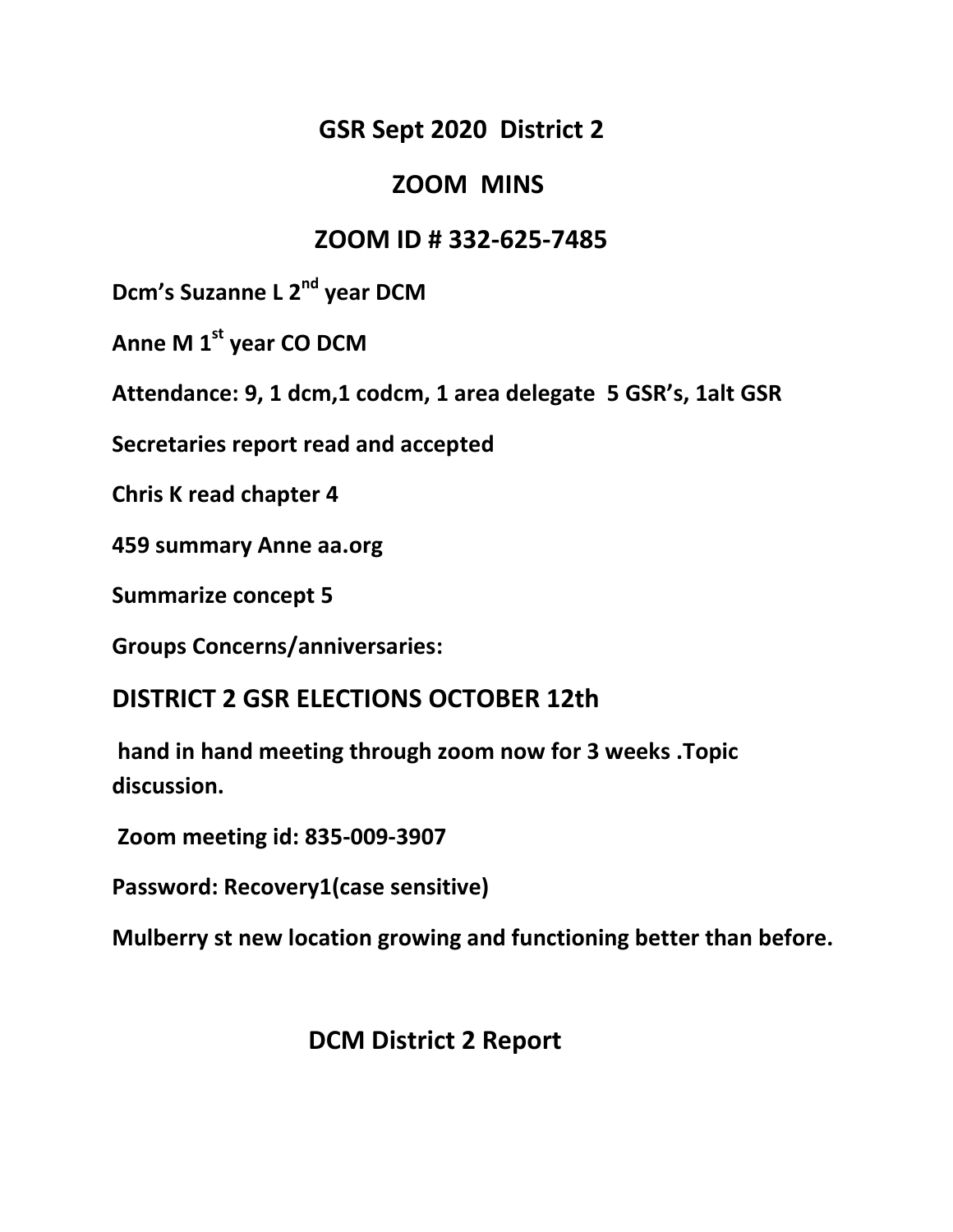# **(Area 31 Virtual Zoom Meeting September 14, 2020) area31aa.org**

**District 2 Elections - October 12th In Area 31, two DCMs serve each district for a two year term. Ideally, one co-DCM is elected in the fall of each year. Elections should take place before the Fall Assembly and are set up by the DCM who is finishing up his or her term.** 

**Mini Conference/ Fall Assembly October 24 & 25 Saturday 1-5p - Will be discussing 6 Agenda Items.**

**1 Grapevine / 5 Literature Items. Sunday 1-4p. - Business meeting Grapevine C - In the Fall of 2018, a 15 minute survey was administered to both readers and potential readers of Grapevine and La Vina with the goal of measuring attitudes towards the existing publication, their current/intended usage, and their preferences for the future.** 

**Literature K - Consider if proposed agenda items for plain language, simplified language, accessible translations and large print versions of the book Alcoholics Anonymous, as well as workbooks to help study the program of Alcoholics Anonymous, can be addressed with a common solution.**

**Literature M - Consider proposals related to possible Fifth Edition of the book Alcoholics Anonymous: 1. Develop a Fifth Edition.**

**2. Develop a Fifth Edition of the book Alcoholics Anonymous with updated stories and revisions to Appendices III and V.**

**Literature J –A.A.W.S. Policy: 1. Review "A.A.W.S. Policy on Publication of Literature : Updating Pamphlets and Other A.A Materials" approved in January 2020.**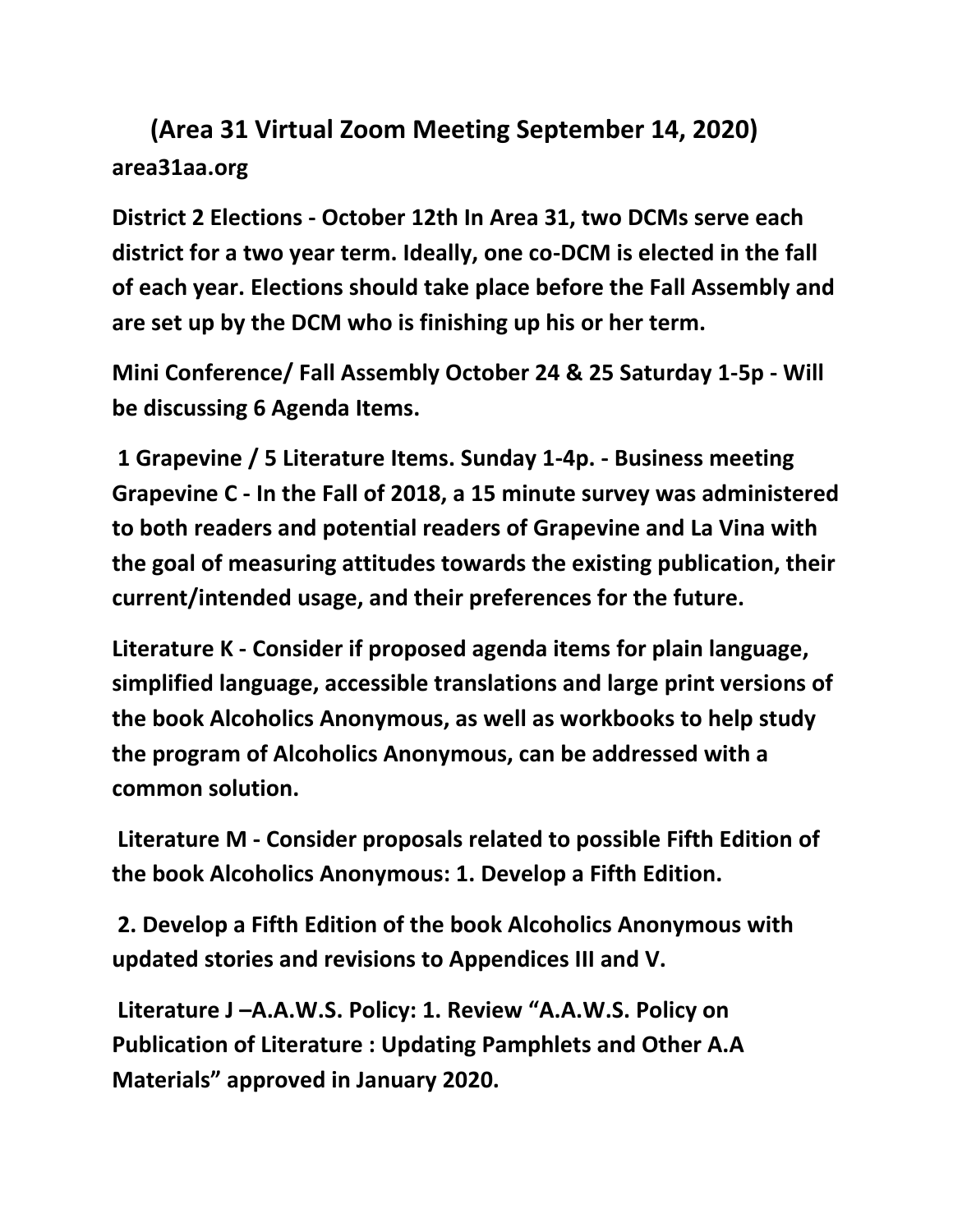**2. Review Proposed "A.A.W.S. Policy on Conversion of Written Conference approved Literature and Service Material into Video Format."**

**Literature O - Consider updating the pamphlet "A.A. for the Black and African-American Alcoholic."** 

**1 Literature T - Consider revising the pamphlet "Questions & Answers on Sponsorship":** 

**1. Change the suggestion that sponsor and newcomer be of the same sex.**

**2. Expand the section on "Service Sponsorship" and retitle the pamphlet to include service sponsorship.**

**District Workshops ● October 17th 11:00 District 3 - A.A. 2020 Fulfilling our Primary Purpose in a New Age. Three subtopics. ● December 5th - District 4. ? District 2 - Do we want to host a Workshop?**

**1. The theme for the 2021 General Service Conference be: "A.A. in a Time of Change."** 

**2. The following be presentation/discussion topics for the 2021 General Service Conference: Practicing A.A.'s Spiritual Principles in a Changing World:**

- **Recovery in a Changing World**
- **Unity in a Changing World**
- **Service in a Changing World**
- **3. The workshop topic for the 2021 General Service Conference be:**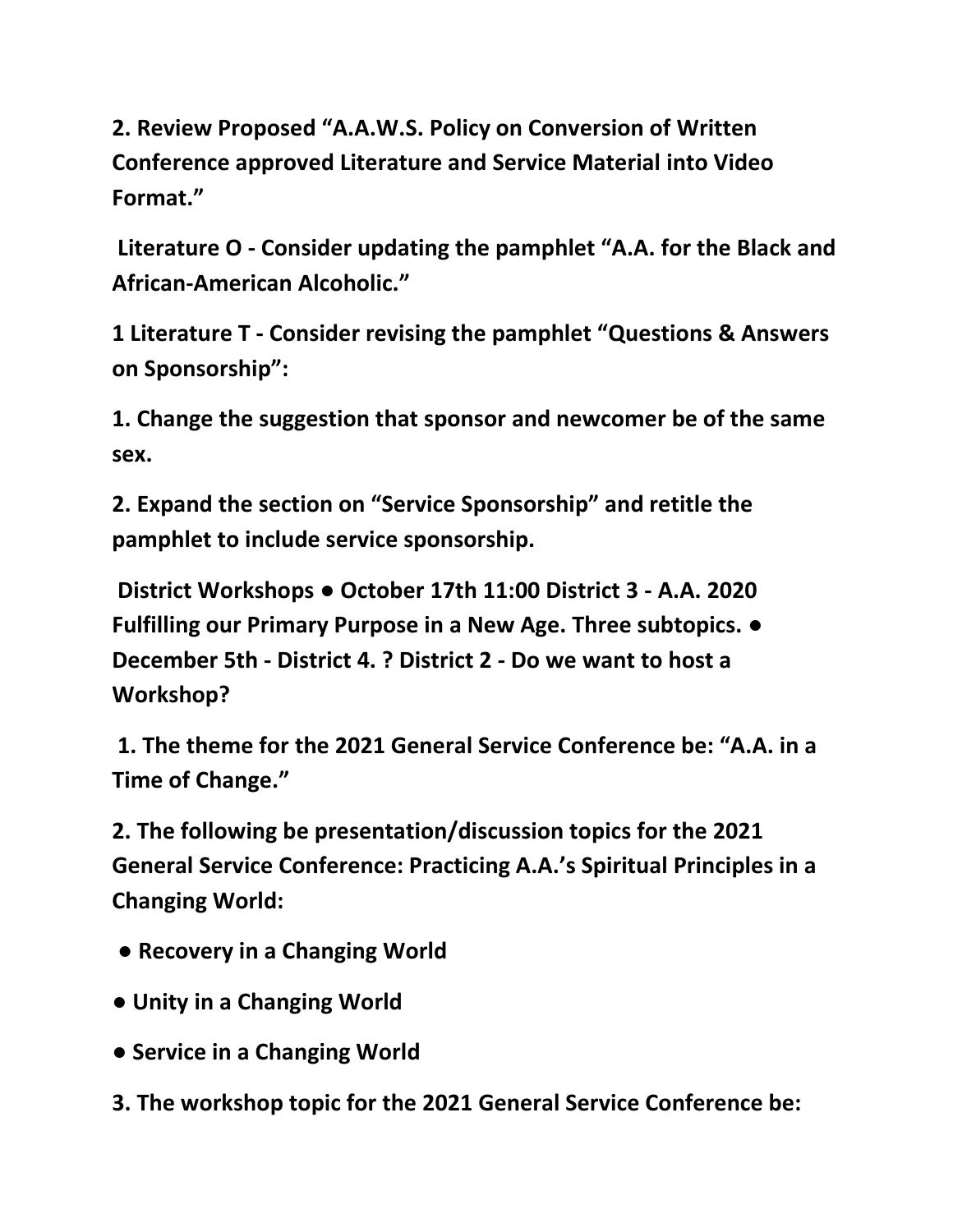**Inform — Communicate Involve — Act Inspire — Attract** 

**Secretary Report August & September Old & New Business**

**● Tabled vote until September's Area Meeting, regarding Area 31 Website be translated in Spanish.**

**● Area Chair will work with Webmaster to utilize Google Translate (a free and user friendly option )as a means to translate permanent information on Area 31 Website. Potentially more translation in future.**

**● Group Inventory can be conducted through Area Zoom Account. Group members need to notify the Area Chair and an inventory can be scheduled and completed through an on-line setting/meeting.**

- **New Committee Member: Co-DCM for District 3**
- **Website Chair & Co-Chair vacant**
- **PI co chair vacant**

**● Accessibilities co-chair vacant Accessibilities Call for Stories published by admin on Wed, 09/02/2020 - 11:53am Stories - A.A. for the Older Alcoholic 2020 Dear Friends: Please click the following highlighted link to read the request for stories to update the pamphlet "A.A. for the Older Alcoholic." (link is external) Request for Stories Thank you! (Deadline December 15,2020) Treasurer's Report:** 

- **Beginning July Balance \$ 6,939.64 Group Contributions: \$ 1,324.80**
- **Total Area Expenses: \$ 351.69**
- **Closing July Balance: \$ 7,912.75**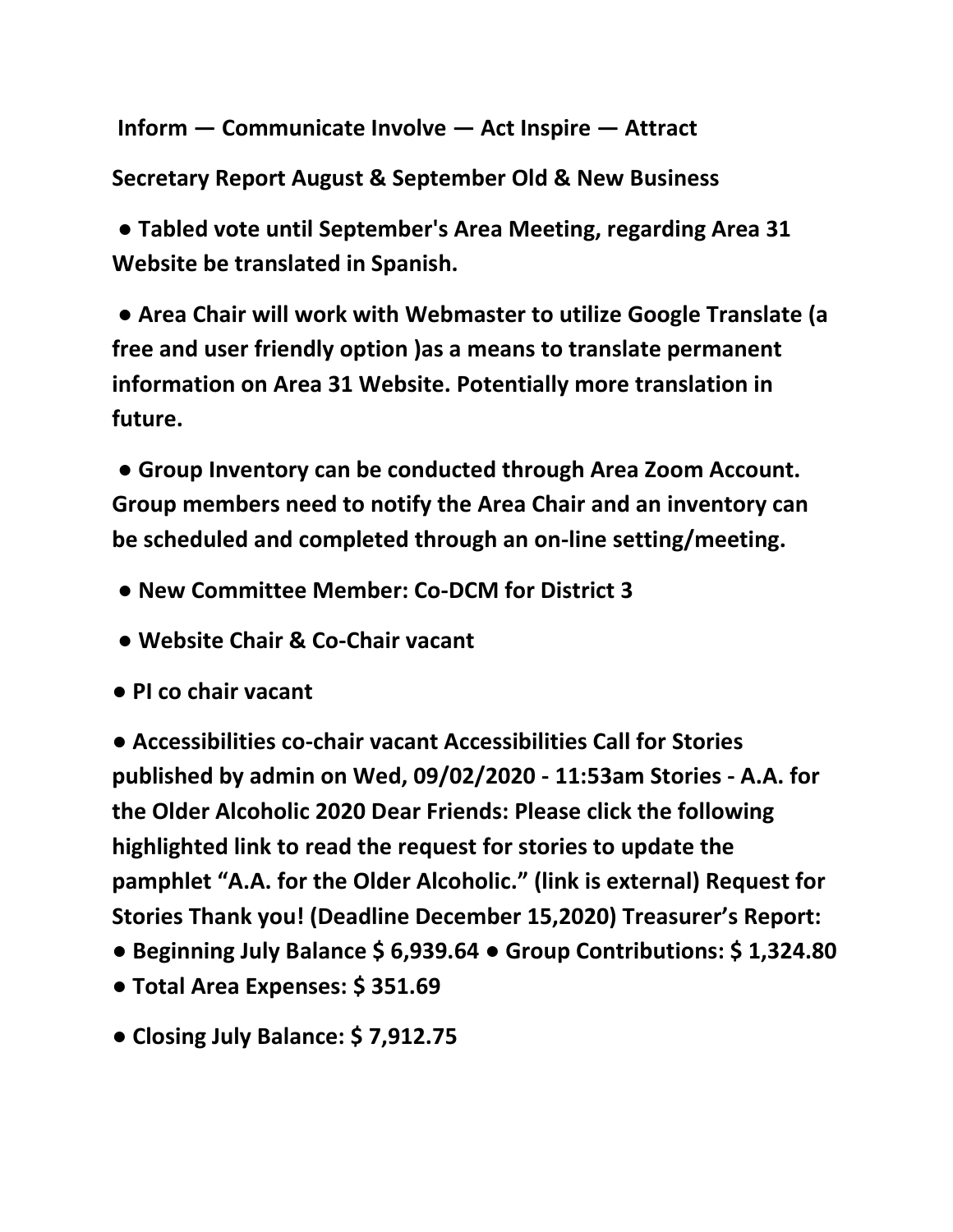**● Plus - Prudent Reserve: \$ 8,500.00 ● Total Funds Available: \$ 16,412.75 Further comments: Contributions in July 2020 have decreased by \$1278.05 from contributions in July 2019. There were 12 contributions made in July 2020. Contributions July 2020 YTD have decreased by \$1678.49 from contributions July 2019 YTD. Church Closings Effected Group Contributions again in July**

**● Area PayPal account on Website - still has a few hiccups. Webmaster working on a solution.** 

**● We do have the tax exempt, non-profit status, granting Area 31 the 2.2% rate.**

**● I received the \$600.00 refund from Woodcock Free Academy for spring assembly rental and have applied it back to our yearly budget. Webmaster: Only 4 Zoom meetings are reflected on the Area 31 Meeting Guide app. The Intergroup & Webmaster will hopefully come together and resolve the next steps for Meeting Guide App during the everchanging Covid time.** 

**Grapevine: WORKSHOP - October 18th ZOOM 10-11:30 Speaker Institution:**

**● Zoom meetings being offered at 155 Mill St Facility.** 

**● Please alert your Groups - looking for Reps to come to the monthly Institutions meeting 7:00p**

**Meeting ID: 857 2601 7717**

**Password: 390448**